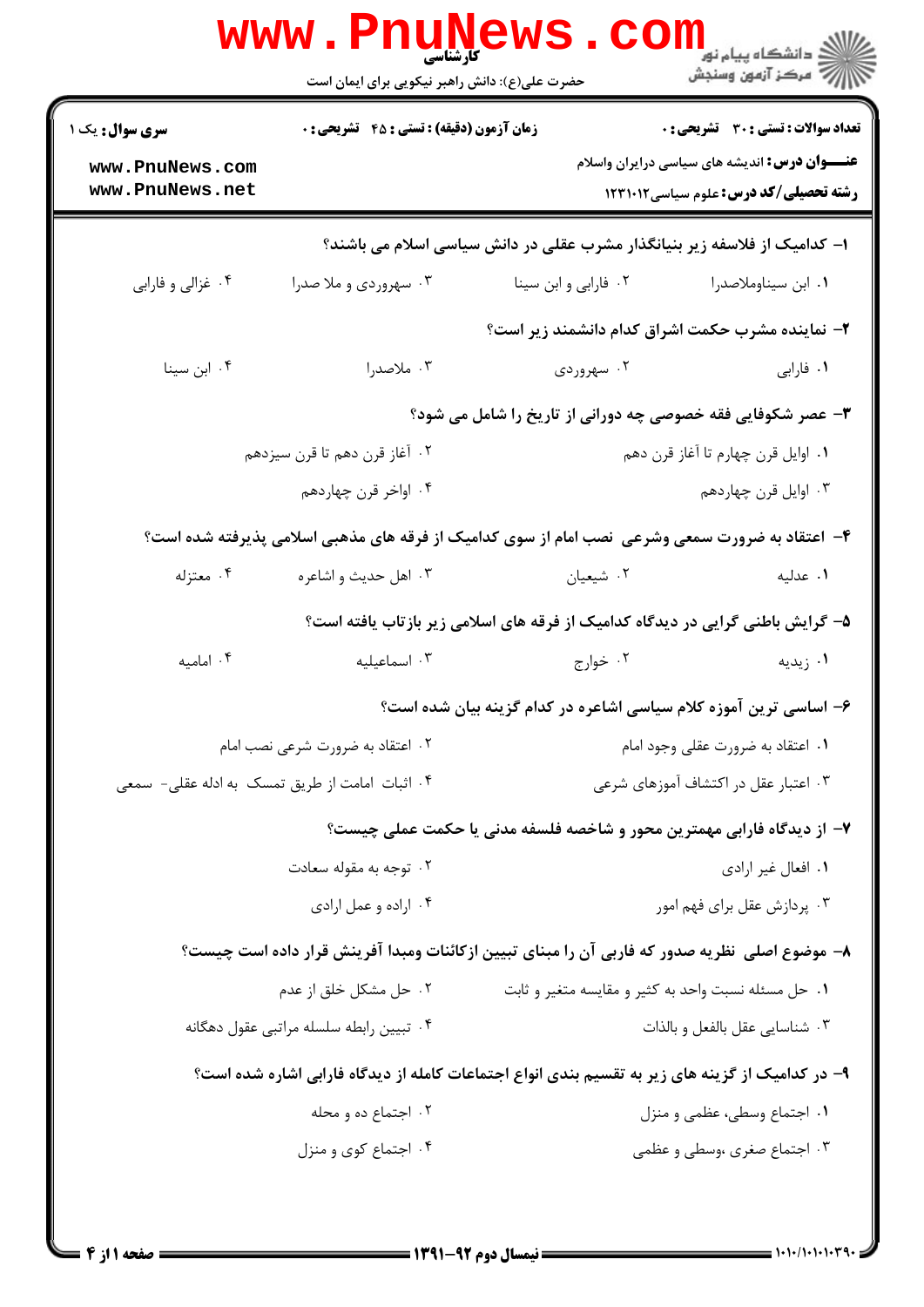|                                                                                                                    | <b>www . Phur</b><br><b>کارشناسی</b><br>حضرت علی(ع): دانش راهبر نیکویی برای ایمان است                         |                         | <sup>ال</sup> ڪ دانشڪاه پيام نور <sup>دا</sup><br>ا¶ مرڪز آزمون وسنڊش                                 |  |
|--------------------------------------------------------------------------------------------------------------------|---------------------------------------------------------------------------------------------------------------|-------------------------|-------------------------------------------------------------------------------------------------------|--|
| <b>سری سوال : ۱ یک</b>                                                                                             | زمان آزمون (دقیقه) : تستی : 45 آتشریحی : 0                                                                    |                         | تعداد سوالات : تستى : 30 - تشريحي : 0                                                                 |  |
| www.PnuNews.com<br>www.PnuNews.net                                                                                 |                                                                                                               |                         | <b>عنـــوان درس:</b> اندیشه های سیاسی درایران واسلام<br><b>رشته تحصیلی/کد درس:</b> علوم سیاسی ۱۲۳۱۰۱۲ |  |
|                                                                                                                    |                                                                                                               |                         | ∙ا− از منظر فارابی مهمترین هدف اهالی مدینه کرامت چیست؟                                                |  |
|                                                                                                                    | ۰۲ سودجویی                                                                                                    |                         | ۰۱ کسب محبوبیت و شهرت                                                                                 |  |
|                                                                                                                    | ۰۴ توفیق در فراهم آوردن ضروریات زندگی                                                                         |                         | ۰۳ کامجويي و لذت                                                                                      |  |
|                                                                                                                    | 11- دررابطه باموضوع جانشینی نبوت، ابن سینا چه شیوه ای را مناسب ترین روش ذکر نموده است؟                        |                         |                                                                                                       |  |
| ۰۴ استخلاف                                                                                                         | ۰۳ استیلا                                                                                                     | ۰۲ طريقه نص             | ٠١. شوراي                                                                                             |  |
|                                                                                                                    | ۱۲– کدام گزینه به طبقه بندی خواجه نصیر الدین طوسی از طبقات اجتماعی در کتاب نفائس الفنون اشاره دارد؟           |                         |                                                                                                       |  |
|                                                                                                                    | ۰۲ کشاورزان،سپاهیان،سخن وران،دبیران                                                                           |                         | ٠١ سپاهيان ، پيشه وران،فلاسفه، لشكريان                                                                |  |
|                                                                                                                    | ۰۴ فلاسفه،سخن وران،صاحبان حرف ،لشكريان                                                                        |                         | ۰۳ دبیران، سپاهیان،پیشه وران، کشاورزان                                                                |  |
|                                                                                                                    |                                                                                                               |                         | ۱۳– مطلوب ترین نوع نظام سیاسی از نظر ابن رشد چیست؟                                                    |  |
| ۰۴ نظام آریستوکراسی                                                                                                | ۰۳ نظام پادشاهی                                                                                               | ٢. نظام جمهوري          | ٠١. نظام اليگارشي                                                                                     |  |
|                                                                                                                    | ۱۴- آراء و دیدگاه کدامیک از اندیشمندان مکاتب فقهی اهل تسن بنیاد روش شناختی فقه و فقه سیاسی را با تمام ویژگی و |                         | نتایج آن تدارک کرد؟                                                                                   |  |
|                                                                                                                    | ۰۲ ابوحنیفه نعمان بن ثابت (حنفی )                                                                             |                         | ٠١ ابو الحسن اشعرى                                                                                    |  |
|                                                                                                                    | ۰۴ ادریس شافعی                                                                                                |                         | ۰۳ ابو عبد الله مالک بن انس (مالکی)                                                                   |  |
|                                                                                                                    | ۱۵– خبری که به دلیل کثرت ناقلان آن، امکان تبانی و توافق شان برساختن و جعل خبر وجود نداشته باشد؟               |                         |                                                                                                       |  |
| ۰۴ مکتوب                                                                                                           | ۰۳ توثیق شده                                                                                                  | ۰۲ واحد                 | ۰۱ متواتر                                                                                             |  |
|                                                                                                                    | ۱۶- ماوردی ضرورت وجود حکومت و لزوم آن را بر اساس چه مسئله ای توجیه می نماید؟                                  |                         |                                                                                                       |  |
| ۰۴ عرف                                                                                                             | ۰۳ شرع                                                                                                        | ۰۲ سنت                  | ۰۱ عقل                                                                                                |  |
| ۱۷– بر مبنای فقه سیاسی اهل تسنن مهمترین و معتبر ترین راه دستیابی به احکام غیر صریح اما مکون در قرآن و سنت<br>چیست؟ |                                                                                                               |                         |                                                                                                       |  |
| ۰۴ اجماع                                                                                                           | ۰۳ عقل                                                                                                        | ۰۲ سنت                  | ٠١ قياس                                                                                               |  |
|                                                                                                                    |                                                                                                               |                         | 18- کدام یک از کتب زیر از سیاسی ترین کتب امام محمد غزالی می باشد؟                                     |  |
| ۰۴ مقاصد الفلاسفه                                                                                                  | ۰۳ احیاء علوم دین                                                                                             | ۰۲ الاقتصاد في الاعتقاد | ٠١ نصيحه الملوک                                                                                       |  |
|                                                                                                                    |                                                                                                               |                         |                                                                                                       |  |

**= نیمسال دوم ۹۲-۱۳۹۱ <del>=</del>** 

 $= 1 - 1 - 1 - 1 - 1 - 1$ 

صفحه 2 از 4 =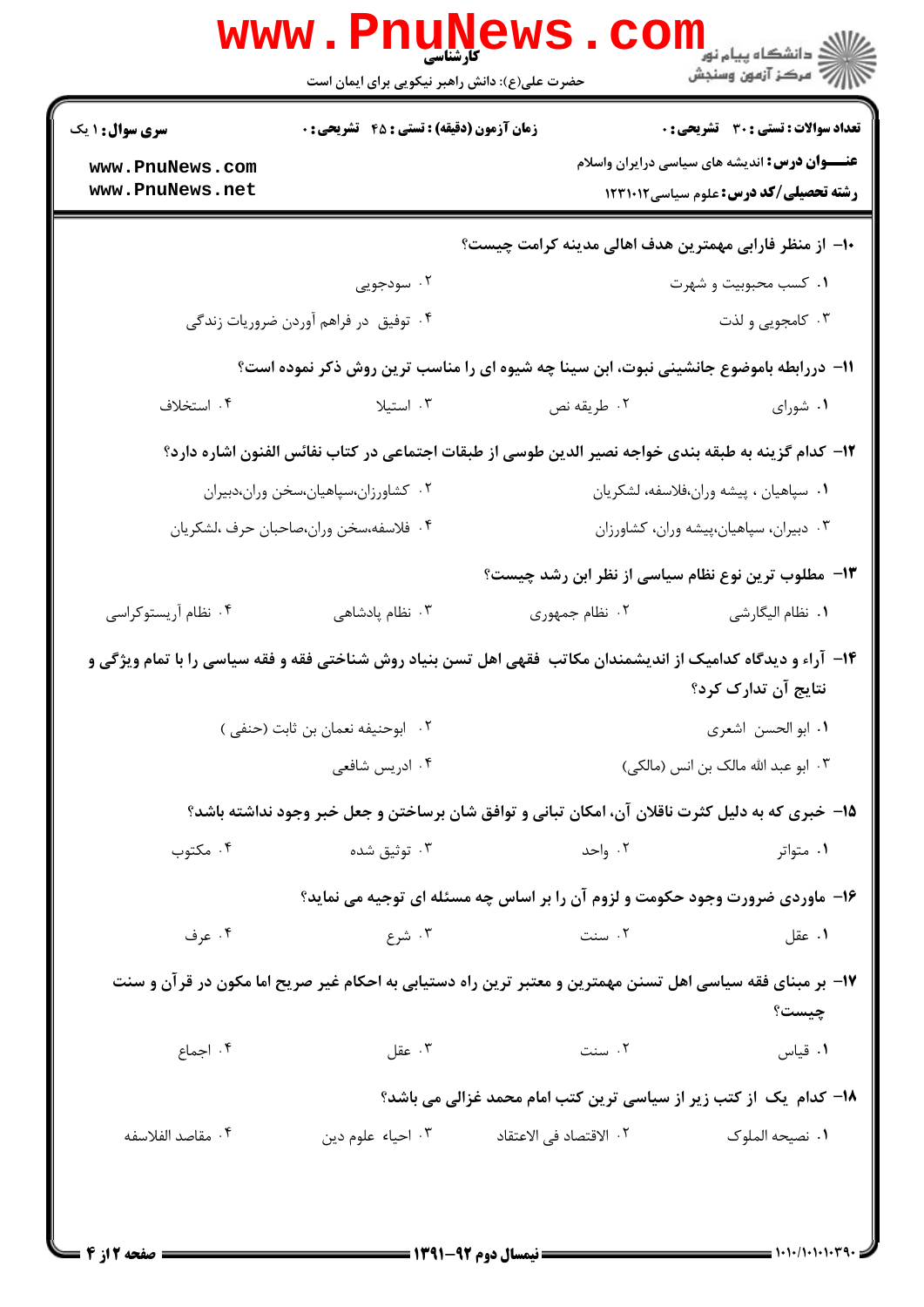|                                                                                                                           | www.Pnun<br><b>کارشناسی</b><br>حضرت علی(ع): دانش راهبر نیکویی برای ایمان است |                                                                                                      | ڪ دانشڪاه پيا <sub>م</sub> نور<br><mark>∕</mark> 7 مرڪز آزمون وسنڊش                                  |  |  |
|---------------------------------------------------------------------------------------------------------------------------|------------------------------------------------------------------------------|------------------------------------------------------------------------------------------------------|------------------------------------------------------------------------------------------------------|--|--|
| <b>سری سوال : ۱ یک</b>                                                                                                    | <b>زمان آزمون (دقیقه) : تستی : 45 تشریحی : 0</b>                             |                                                                                                      | تعداد سوالات : تستى : 30 - تشريحي : 0                                                                |  |  |
| www.PnuNews.com<br>www.PnuNews.net                                                                                        |                                                                              |                                                                                                      | <b>عنـــوان درس:</b> اندیشه های سیاسی درایران واسلام<br><b>رشته تحصیلی/کد درس:</b> علوم سیاسی1۲۳۱۰۱۲ |  |  |
| ۱۹- بر مبنای تقسیم بندی چهار گانه سیاست غزالی چهارمین مرتبه از سیاست به چه کسانی اختصاص یافته است؟                        |                                                                              |                                                                                                      |                                                                                                      |  |  |
| ۰۴ پیامبران                                                                                                               | ۰۳ علما                                                                      | ۰۲ حکام و سلاطين                                                                                     | ۱. وعاظ                                                                                              |  |  |
|                                                                                                                           |                                                                              | <b>۲۰</b> - بحث عمومی و کلیدی سیاست نامه نویسان چیست؟                                                |                                                                                                      |  |  |
|                                                                                                                           | ۰۲ نحوه کسب قدرت سیاسی و شیوه های حفظ آن                                     | ٠١ انطباق سياست با شرع                                                                               |                                                                                                      |  |  |
|                                                                                                                           | ۰۴ حفظ خليفه                                                                 |                                                                                                      | ۰۳ توأماني دين و سياست                                                                               |  |  |
|                                                                                                                           |                                                                              | <b>۲۱</b> – کدامیک از گزینه های زیر به یکی از پایه های اصلی پادشاهی در اندیشه قدیم ایران اشاره دارد؟ |                                                                                                      |  |  |
|                                                                                                                           | ۰۲ رعیت داری                                                                 |                                                                                                      | ۰۱ عدالت                                                                                             |  |  |
|                                                                                                                           | ۰۴ رعايت اصول اخلاقي                                                         |                                                                                                      | ۰۳ عمل بر طرق شريعت وسنت                                                                             |  |  |
|                                                                                                                           |                                                                              | ۲۲– در اندیشه سیاسی خواجه نظام الملک منبع مشروعیت پادشاهی آرمانی ناشی از چیست؟                       |                                                                                                      |  |  |
| ۰۴ استخلاف                                                                                                                | ۰۳ حق الهي                                                                   | ۲. بیعت                                                                                              | ۰۱ استیلا                                                                                            |  |  |
| ۲۳- ابن خلدون چه چیزی را بعنوان یکی از جنبه های اساسی زندگی بادیه نشینی مورد توجه قرار داده که باعث برتری آنها<br>می شود؟ |                                                                              |                                                                                                      |                                                                                                      |  |  |
| ۰۴ عصبيت                                                                                                                  | ۰۳ قناعت                                                                     | ٢. روح آزادگی                                                                                        | ٠١. شجاعت                                                                                            |  |  |
|                                                                                                                           |                                                                              | ۲۴– از دیدگاه ابن خلدون موضوع اصلی علم عمران چیست؟                                                   |                                                                                                      |  |  |
|                                                                                                                           | ۲. تبیین ویژگی های جامعه بدوی                                                |                                                                                                      | ٠١ اجتماع بشرى و انسان                                                                               |  |  |
| ۰۴ تبيين ويژگى هاى نظام بين الملل                                                                                         |                                                                              | ۰۳ تبیین ویژگی های جامعه شهری                                                                        |                                                                                                      |  |  |
|                                                                                                                           |                                                                              | ۲۵– از دیدگاه ابوریحان بیرونی بنیان جامعه بر چه مبنایی استوار است؟                                   |                                                                                                      |  |  |
| ۰۴ تعاون و همکاری                                                                                                         | ۰۳ تجانس                                                                     | ۰۲ همگنی و تشابه                                                                                     | ۰۱ تضاد                                                                                              |  |  |
| ۲۶- در بحث هستی شناسی بیرونی مهمترین کلید واژه در عرصه نظام اجتماعی چه مفهومی می باشد؟                                    |                                                                              |                                                                                                      |                                                                                                      |  |  |
| ۰۴ مدينه فاضله                                                                                                            | ۰۳ عقل مطلق                                                                  | ۰۲ دین                                                                                               | ۰۱ جهل                                                                                               |  |  |
|                                                                                                                           |                                                                              | ۲۷- بیرونی مهمترین کارویژهٔ حکومت حضرت مهدی را چه امری دانسته است؟                                   |                                                                                                      |  |  |
| ۰۴ برقراري امنيت                                                                                                          | ۰۳ ایجاد تمدن                                                                | ۰۲ عمران و آبادي                                                                                     | ۰۱ اجرای عدل و داد                                                                                   |  |  |
| ۲۸– کدام اندیشمند سیاسی برای نخستین بار از لزوم قانون اساسی در دولت اسلامی سخن گفته  ست؟                                  |                                                                              |                                                                                                      |                                                                                                      |  |  |
| ۰۴ ملا احمد نراقی                                                                                                         | ۰۳ محمد عبدوه                                                                | ۰۲ رشید رضا                                                                                          | ۰۱ نائینی                                                                                            |  |  |
|                                                                                                                           |                                                                              |                                                                                                      | $= 1.1.0333334$                                                                                      |  |  |